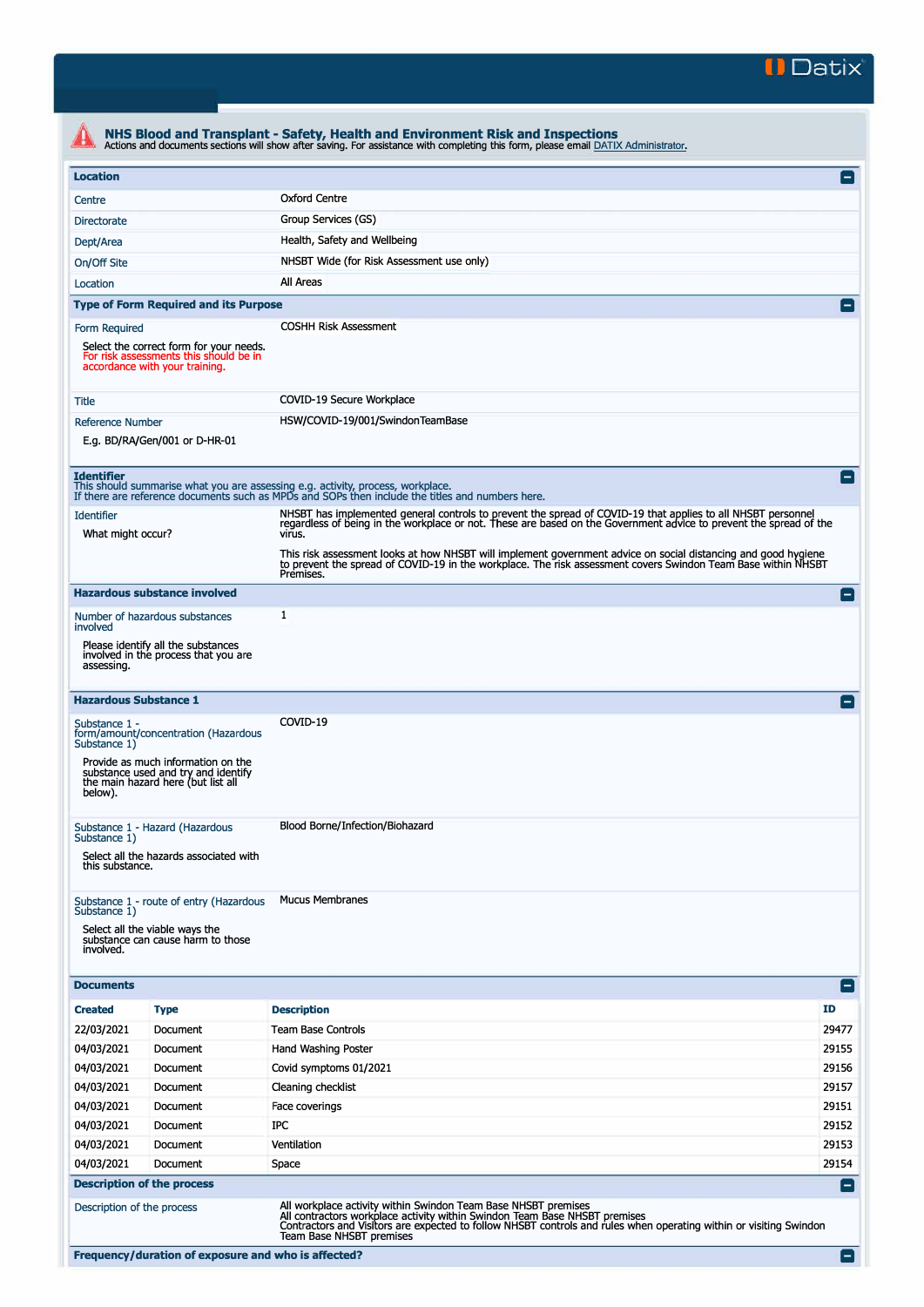Frequency/duration of exposure and who<br>is affected? (Frequency/duration of<br>exposure and who is affected?)

All employees, contractors and visitors can be affected.<br>Believed to be transmitted through;<br>contact with respiratory droplets generated by coughing and sneezing<br>contact with contaminated surfaces<br>aerosol generating proced

**Inherent Risk Grading**<br>Inherent risk is an evaluation of the damage that could occur assuming there are no controls are in place or there is catastrophic failure of the controls. It is<br>completed for the activity / assessm

A

A

E

| <b>Inherent Risk</b>                        |                       | Impact               |              |                              |           |                |
|---------------------------------------------|-----------------------|----------------------|--------------|------------------------------|-----------|----------------|
| Red-Extreme                                 | Likelihood            | <b>Negligible</b>    | <b>Minor</b> | <b>Moderate</b>              | Major     | Catastrophic   |
| Orange-High<br>Yellow-Moderate<br>Green-Low | <b>Almost Certain</b> | $\bigcirc$           | $\bullet$    | $\bullet$                    | $\bullet$ | $\bullet$      |
|                                             | Likely                | $\bigcirc$           | $\bullet$    | $\bullet$                    | $\bullet$ | $\bullet$      |
|                                             | <b>Possible</b>       | $\bullet$            | $\circ$      | $\bullet$                    | $\bullet$ | $\bullet$      |
|                                             | <b>Unlikely</b>       | $\bullet$            | $\circ$      | $\bigcirc$                   |           | $\bullet$      |
|                                             | Rare                  | $\bullet$            | $\bullet$    | $\bullet$                    | $\circ$   | $\overline{O}$ |
|                                             |                       | Rating (initial): 16 |              | <b>Risk level (initial):</b> |           |                |
|                                             |                       | Extreme              |              |                              |           |                |

**Controls in place**<br>Best practice is to directly link the controls to the hazards they are reducing and to list them in order of preference according to the hierarchy of control i.e.<br>eliminate, substitute, engineering cont

## Controls in place

## Personal controls at the team base.

| E.G. "Gloves available to wear-YES"<br>For COSHH assessments please<br>consider other controls e.g. Health<br>Surveillance. | - Colleagues know not report for work if showing any symptoms of COVID-19 symptoms include high temperature<br>and/or new and continuous cough or a loss of, or change in, your normal sense of taste or smell (anosmia)<br>- Colleagues aware of other symptoms.<br>- Colleagues know to avoid contact with someone who is displaying symptoms of coronavirus (COVID-19).<br>-Colleagues know to avoid use of public transport, when possible.<br>-Colleagues know to avoid use of public transport, when possible.<br>-Colleagues know to avoid use of public transport, when possible.<br>-Colleagues Wash hands regularly as per government and NHSBT advice:<br>-Upon entering and<br>contractors to use whilst on site<br>Local Controls<br>SOCIAL DISTANCING<br>- Daily communications to emphasise social distancing.<br>- Social distancing signage in place to remind staff about "hands face space"<br>- Office-based colleagues working from home, wherever possible<br>- Occupancy limits in place for maintaining social distance in separate areas to include where applicable<br>Garage area,<br>- With both the vehicles inside - N/A to this team base as no vehicles stored inside.<br>- With one vehicle inside - N/A to this team base as no vehicles stored inside.<br>- Without the vehicles inside - limited to 3 persons.<br>- Stores - limited to 2 persons.<br>- Main Office - limited to 2 persons.<br>- Kitchen - limited to 1 person.<br>- Staff Area - N/A to this team base.<br>- Other Offices   N/A to this team base.<br>- Meeting Room - N/A to this team base.<br>- Computers arranged to allow space between workstations - N/A to this team base.<br>- Computers arranged to avoid face to face working.<br>- Equipment moved to create wider walkways - N/A to this team base.<br>- Alternative work areas available for colleagues to work either in isolation or maintain 2m social distancing<br><b>CLEANING</b><br>- Cleaning equipment is available in work areas<br>- Gloves and apron worn when cleaning<br>- Ensure all shared touchpoints, inclusive of all items on cleaning checklist, are cleaned as detailed.<br>- Cleaning logs to be completed, signed, dated and records retained.<br><b>OTHER</b><br>- Good housekeeping and hygiene to be maintained in the workplace.<br>- Ventilation within the shared office areas<br>- Team reminded of social distancing by Covid champion and team supervisors/nurses when not wearing masks at<br>meal breaks.<br>- Team all wear masks in team base and have temperature taken prior to commencement of shift.<br>- One set of computers face to face, staff rarely sit at both computers, when they do face masks in place and there<br>is 2 meters between faces.<br>Managers must;<br>- Ensure these measures are implemented and maintained at all times. |  |
|-----------------------------------------------------------------------------------------------------------------------------|------------------------------------------------------------------------------------------------------------------------------------------------------------------------------------------------------------------------------------------------------------------------------------------------------------------------------------------------------------------------------------------------------------------------------------------------------------------------------------------------------------------------------------------------------------------------------------------------------------------------------------------------------------------------------------------------------------------------------------------------------------------------------------------------------------------------------------------------------------------------------------------------------------------------------------------------------------------------------------------------------------------------------------------------------------------------------------------------------------------------------------------------------------------------------------------------------------------------------------------------------------------------------------------------------------------------------------------------------------------------------------------------------------------------------------------------------------------------------------------------------------------------------------------------------------------------------------------------------------------------------------------------------------------------------------------------------------------------------------------------------------------------------------------------------------------------------------------------------------------------------------------------------------------------------------------------------------------------------------------------------------------------------------------------------------------------------------------------------------------------------------------------------------------------------------------------------------------------------------------------------------------------------------------------------------------------------------------------------------------------------------------------------------------------------------------------------------------------------------------------------------------------------------------------------------------------------------------------------------------------------------------------------------------------------------------------------------------------------------------------------------------------------------------------------------------------------------------------------------------|--|
|                                                                                                                             | Feb 22 - All controls remain the same and are in place                                                                                                                                                                                                                                                                                                                                                                                                                                                                                                                                                                                                                                                                                                                                                                                                                                                                                                                                                                                                                                                                                                                                                                                                                                                                                                                                                                                                                                                                                                                                                                                                                                                                                                                                                                                                                                                                                                                                                                                                                                                                                                                                                                                                                                                                                                                                                                                                                                                                                                                                                                                                                                                                                                                                                                                                           |  |
| <b>Emergency Preparedness</b>                                                                                               |                                                                                                                                                                                                                                                                                                                                                                                                                                                                                                                                                                                                                                                                                                                                                                                                                                                                                                                                                                                                                                                                                                                                                                                                                                                                                                                                                                                                                                                                                                                                                                                                                                                                                                                                                                                                                                                                                                                                                                                                                                                                                                                                                                                                                                                                                                                                                                                                                                                                                                                                                                                                                                                                                                                                                                                                                                                                  |  |
| Storage and disposal / accidental release<br>and fire fighting requirements                                                 | N/A                                                                                                                                                                                                                                                                                                                                                                                                                                                                                                                                                                                                                                                                                                                                                                                                                                                                                                                                                                                                                                                                                                                                                                                                                                                                                                                                                                                                                                                                                                                                                                                                                                                                                                                                                                                                                                                                                                                                                                                                                                                                                                                                                                                                                                                                                                                                                                                                                                                                                                                                                                                                                                                                                                                                                                                                                                                              |  |
| <b>First Aid Measures</b>                                                                                                   | If individuals are displaying any symptoms of COVID-19 as listed above, inform the Line Manager, individual<br>concerned to go home and follow government guidelines.                                                                                                                                                                                                                                                                                                                                                                                                                                                                                                                                                                                                                                                                                                                                                                                                                                                                                                                                                                                                                                                                                                                                                                                                                                                                                                                                                                                                                                                                                                                                                                                                                                                                                                                                                                                                                                                                                                                                                                                                                                                                                                                                                                                                                                                                                                                                                                                                                                                                                                                                                                                                                                                                                            |  |
| Final risk Grading                                                                                                          |                                                                                                                                                                                                                                                                                                                                                                                                                                                                                                                                                                                                                                                                                                                                                                                                                                                                                                                                                                                                                                                                                                                                                                                                                                                                                                                                                                                                                                                                                                                                                                                                                                                                                                                                                                                                                                                                                                                                                                                                                                                                                                                                                                                                                                                                                                                                                                                                                                                                                                                                                                                                                                                                                                                                                                                                                                                                  |  |

ration of details and evaluation of the damage that could occur after taking into account the effectiveness of current controls. It is completed for the activity / assessment as a whole.

**Residual Risk** 

Red-Extreme